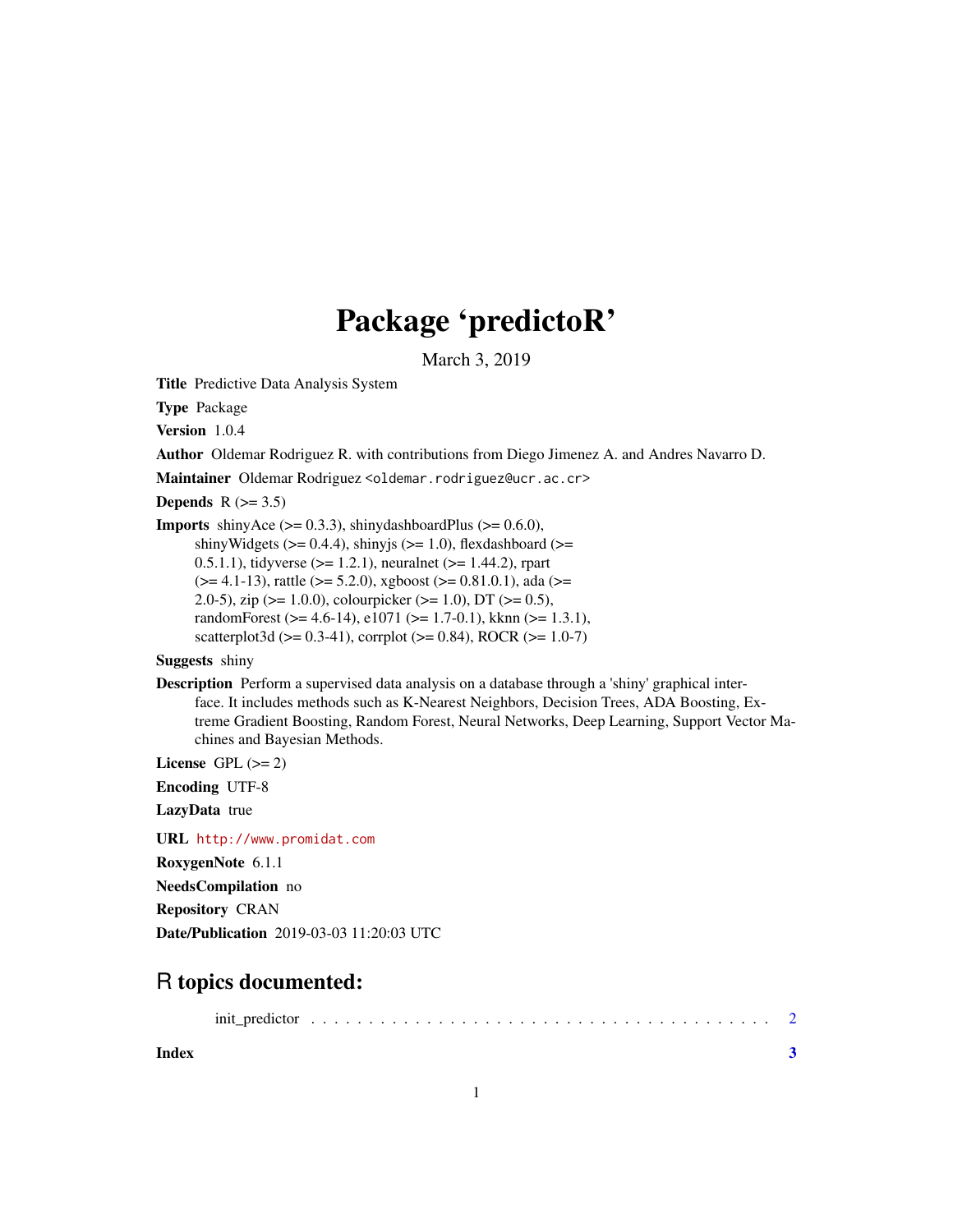<span id="page-1-0"></span>

#### Description

An interactive 'Shiny' application for data prediction.

#### Usage

```
init_predictor()
```
#### Details

Start predictoR

This starts the predictoR application on the user's local computer.

#### Value

Nothing

#### Examples

```
if(interactive()){
  init_predictor()
}
```